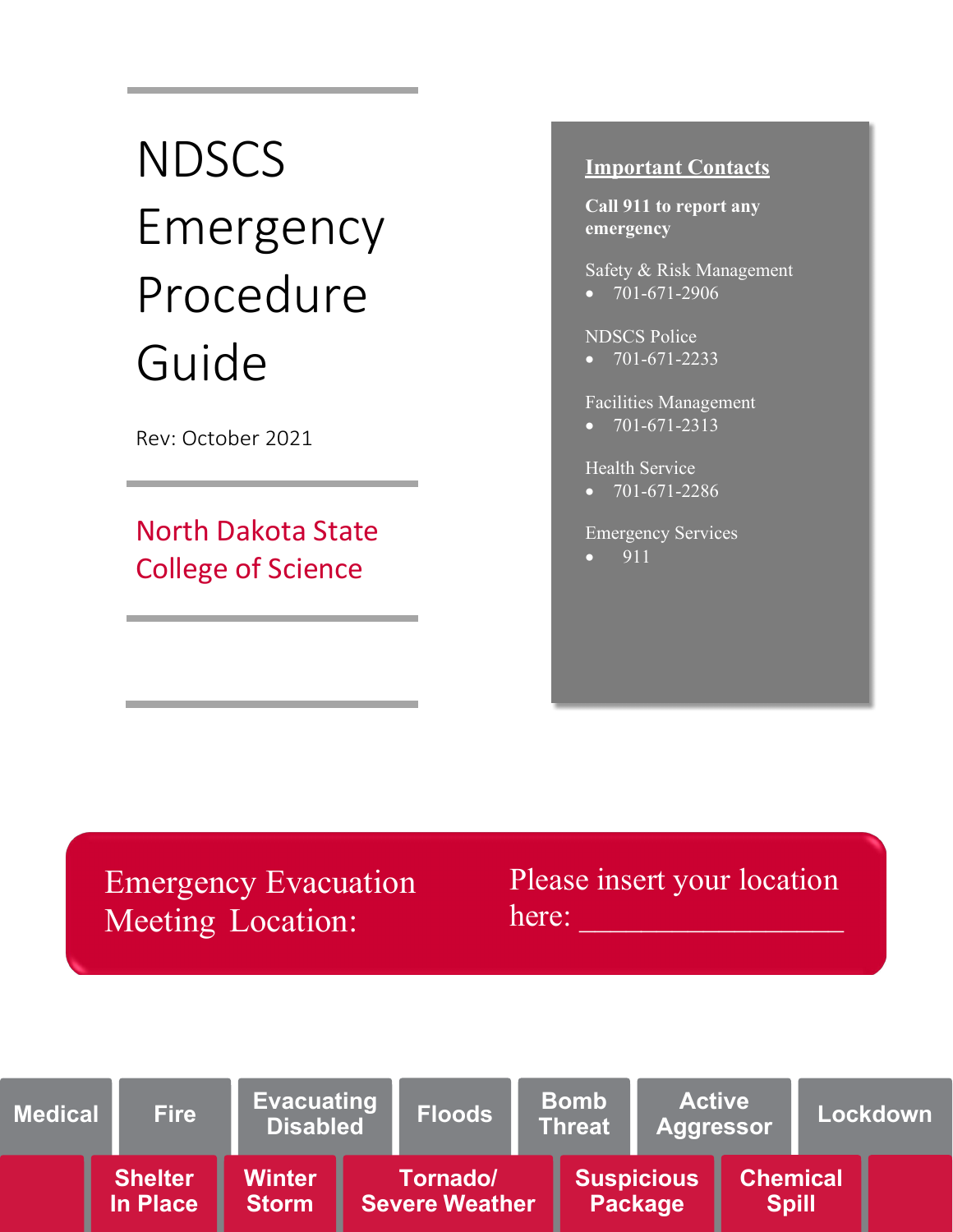# **Emergency Response Leadership**

Leadership authority during an emergency shall flow through the following list of people:

- 1. Ann McGray, Director of Safety
- 2. Andrew Pedersen, Executive Director of Facilities Management

# **Emergency Communications**

During an emergency, NDSCS will use the following means and methods of communication.

Emergency notifications will be conducted through the Emergency Notification System using the following methods: Landline Telephones, Cell phones, Texting and Email

## **Media Inquiries**

Inquiries from the media during or after an emergency will be addressed by College Relations and Marketing. Refer the media to the office of College Relations and Marketing.

# **Emergency Protocols**

#### Medical Emergencies

#### **If someone is injured or becomes ill:**

- StayCalm.
- Do not move the injured person unless there is a life-threatening situation.
- Dial **911** and explain the type of emergency, the exact location, condition, and number of victims. They will also need your name and telephone number.
- Let the dispatcher know of any safety hazards chemical spill, fire, fumes, etc.
- Do not hang up unless told to do so by the dispatcher.
- Render first-aid or CPR only if you have been trained.
- Do not leave the injured person except to summon help.
- Comfort the victim until emergency medical services arrive.
- Have someone stand outside the building to flag down the ambulance and NDSCS Police when they reach the vicinity.

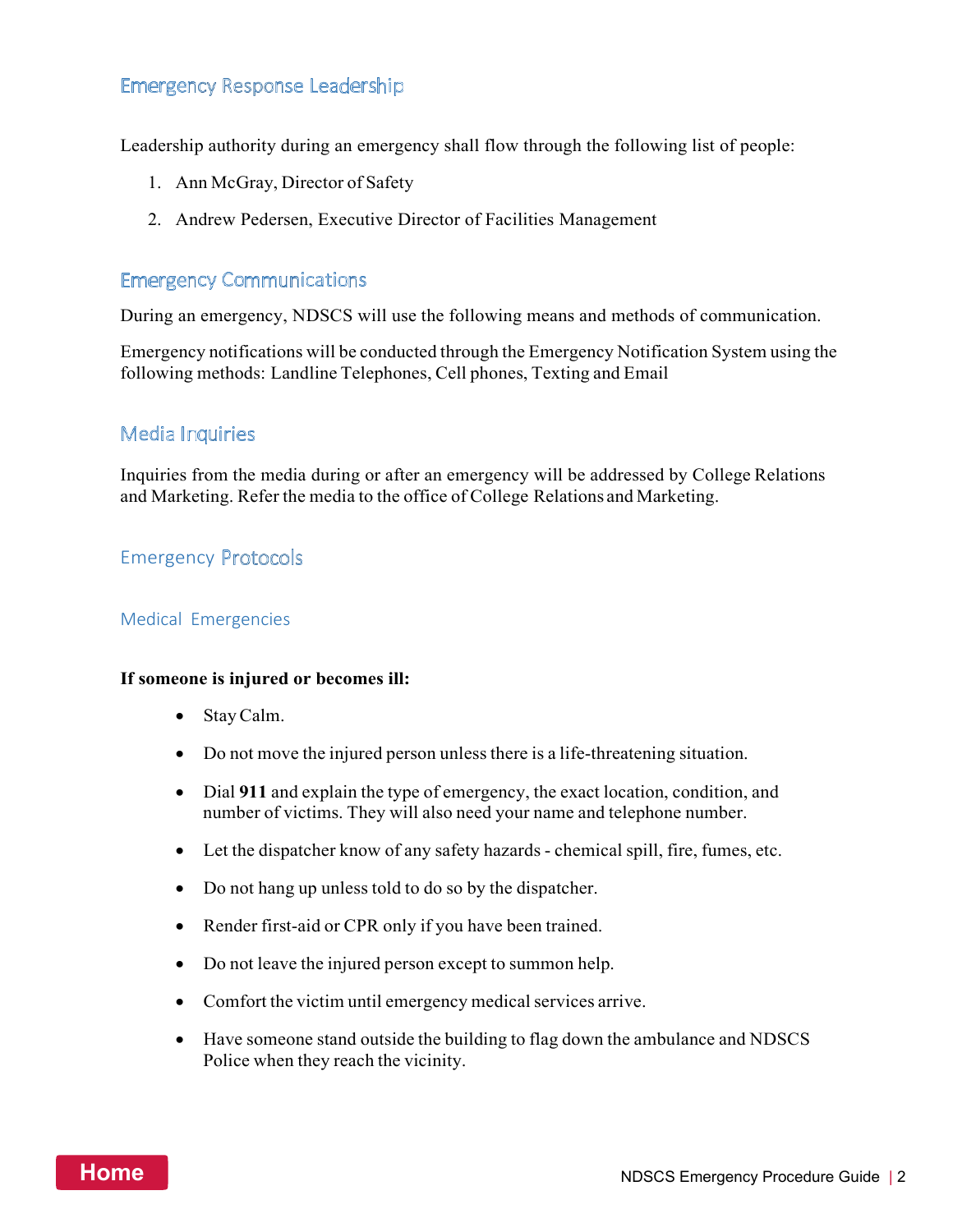- Activate the fire alarm system by pulling a fire alarm station on your way out of the building.
- If time permits, stabilize lab procedures, turn off stoves and ovens, and unplug or disable any device that could make a dangerous situation even worse.
- Leave the building via the nearest and safest exit. Warn others as you leave.
- Do not use elevators.
- Feel doors before opening; if door is hot do not open it.
- Close doors and windows when you leave if safe to do so.
- Report the fire to 911 once outside.
- If trapped, keep the doors closed and place clothes or towels under the door to keep the smoke out. Signal for help by hanging an object out of the window.
- Remain at least 100 feet from outside of the building and await further instructions. Keep roadways open and beware of approaching emergency vehicles. Notify emergency responders of anyone trapped, especially anyone with a physical disability who cannot evacuate.
- Do not go back in the building for any reason until an authorized university official deems it safe to re-enter.

# Evacuating the Disabled

Pre-planning is Important. If you need assistance evacuating in an emergency, you should pre-plan and contact NDSCS Police at 3-2233.

- Evaluate your need to identify yourself as someone who requires assistance during an evacuation. Some people who may need assistance have no visible disability.
- Master the skill of giving quick information on how best to assist you. Be clear and concise. If you have difficulty speaking, consider using a carry-with-you preprinted message.
- Establish a personal network consisting of people who are regularly in the same area as you. Do not depend on any one person as they may not always be available. Assess your own abilities and communicate your capabilities and limitations to those in your network.
- Determine your evacuation options and prioritize them.

Evacuation Procedures

- Attempt a rescue evacuation only when a physically disabled person is in immediate danger and cannot wait for professional assistance.
- Move the disabled person to the nearest stairwell or a room with the door shut which is well clear of any hazardous area.
- Ask others leaving the building to notify emergency responders that a physically disabled person needs assistance in evacuating. Give the specific location.
- Do not use elevators unless told to do so by emergency responders.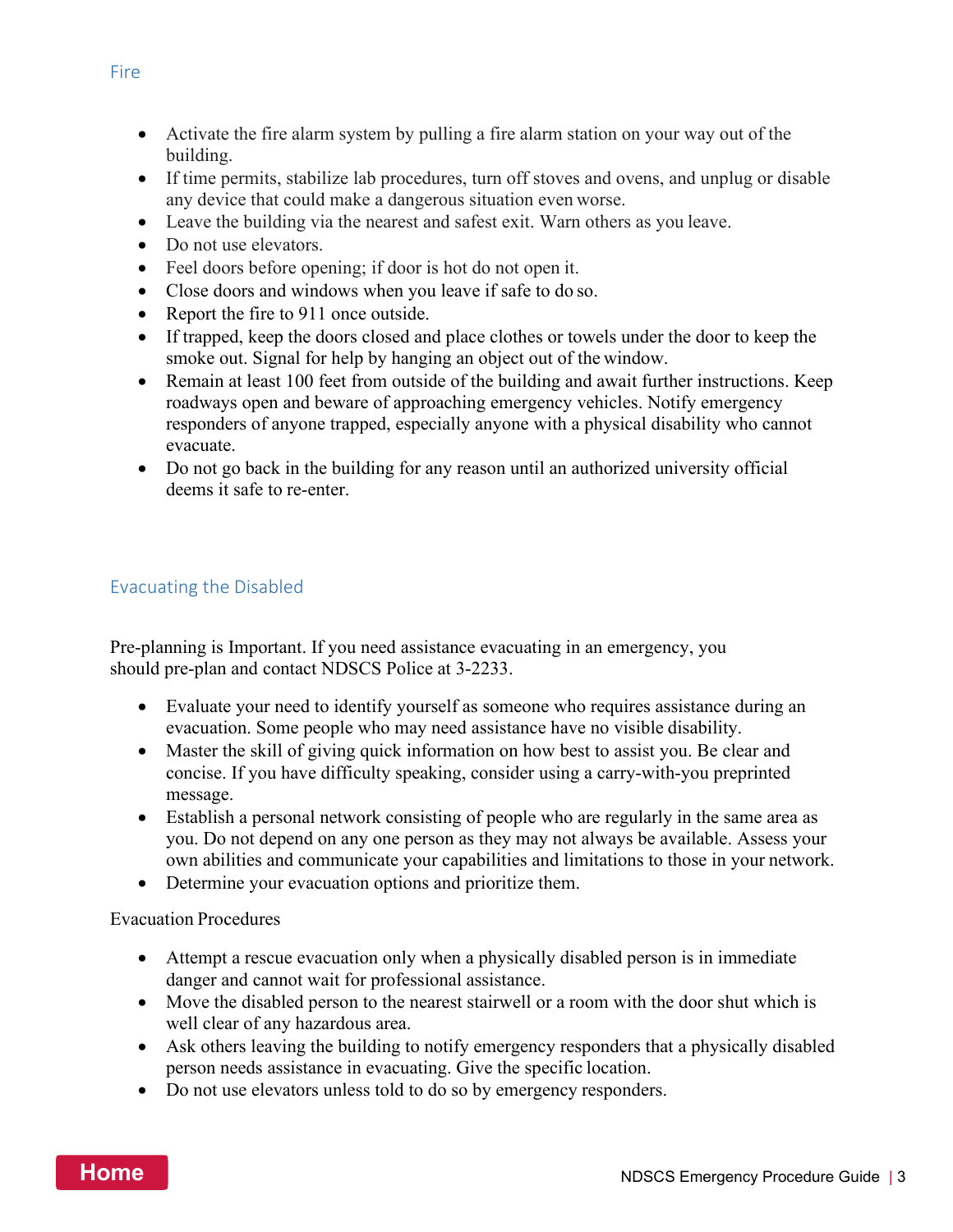# Floods

Minor or area flooding on campus could occur as a result of a water main break, loss of power to sump pumps, or major rainstorms. NDSCS monitors the National Weather Service, and other emergency advisory systems to stay abreast of weather and will alert related conditions and instructions should they be necessary.

## Bomb Threat

If you receive a bomb threat, r**emain calm** and:

- Obtain as much information as possible.
- Keep the bomb threat caller talking and ask as many questions of the caller as you can.
- Call 911 immediately and then the NDSCS Police at 701-671-2233 (3-2233 from Campus phones).
- Complete a *Bomb Threat Checklist* form and have it ready, along with your notes from the call, for responding Officers. It is recommended to have a *Bomb Threat Checklist*  form handy and follow it while receiving the threat.
- Do not touch suspicious packages. Be sure to contact NDSCS Police of any suspicious packages, items, or people in the area.
- Follow instructions from first responders with regards to evacuation assembly areas.

## Active Aggressor

Quickly determine the best way to protect your life.

#### **Evacuate If Possible**

- Have an escape route and plan in mind.
- Leave your belongings behind.
- Keep your hands visible to responding police officers.

#### **Hide Out**

- Hide in an area out of the active aggressor's view.
- Block entry to your hiding place and lock doors.
- Silence cell phones.

#### **Take Action**

- As a last resort and only when your life is in imminent danger.
- Attempt to incapacitate the aggressor.
- Act with physical aggression. Throw items at the aggressor if possible.

Call 911 when it is safe to do so.

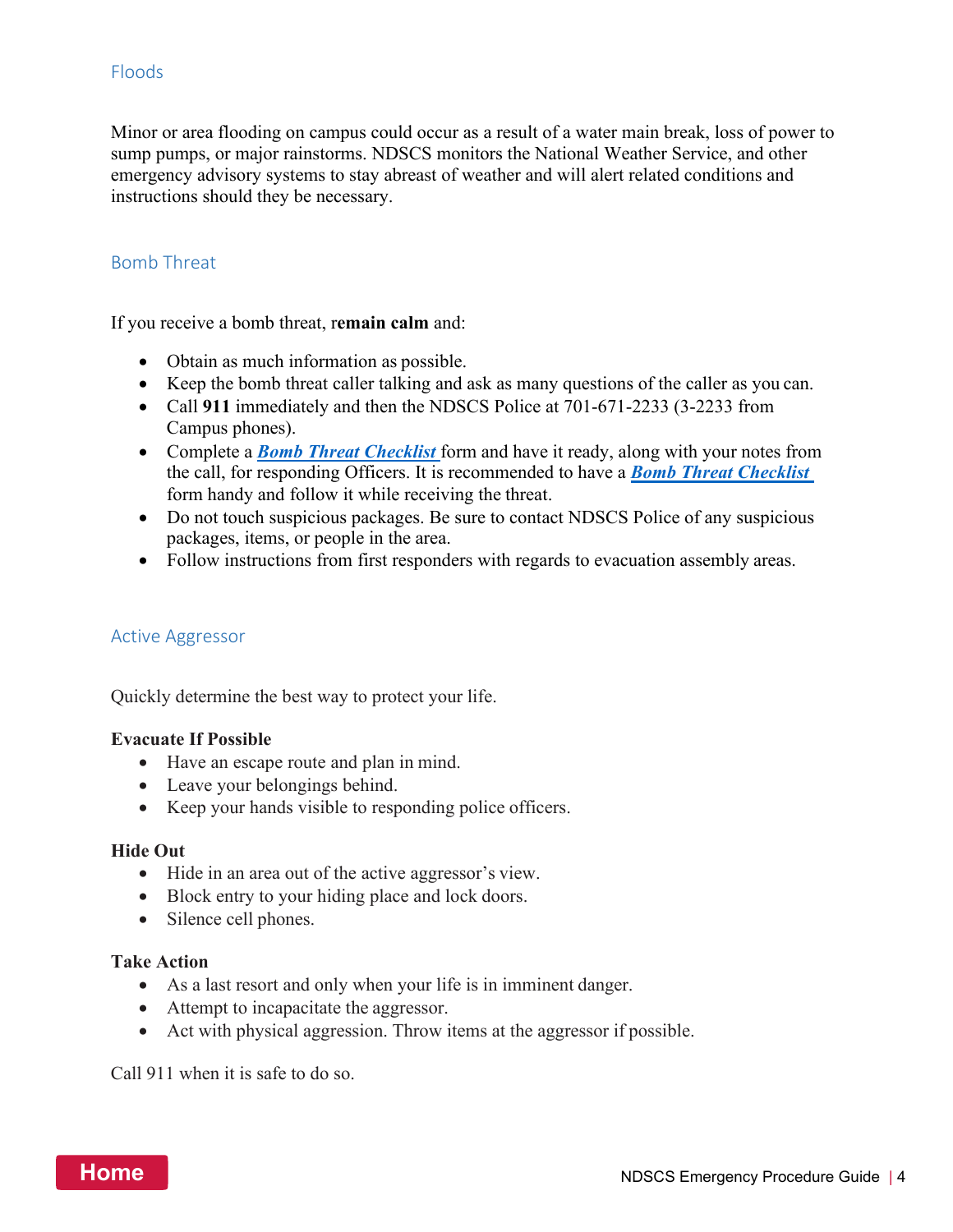# Lockdown

An imminent threat of violence may be cause for a lockdown of all or part of campus. Most exterior doors will lock automatically. The goal is to limit exposure of students, faculty, and staff to danger by preventing dangerous persons from entering campus buildings.

#### **If a lockdown is ordered:**

- Stay Inside! Do not leave the building unless an imminently dangerous situation arises inside. If outside, seek shelter in the nearest building.
- Take shelter in a lockable room if possible.
- Close windows, shades, and blinds, and avoid being seen from outside the room if possible.
- Monitor the emergency notification system and email for updates and further instructions. Information on the event will be disseminated as soon as possible using these methods.
- Report any emergency or unusual condition to 911.
- Use extreme caution in admitting anyone into a secure building.
- Once in a secure location, do not leave until a police officer has allowed you to leave that area.

## Shelter in Place/Safe Shelter

Shelter-in-place is designed to keep you safe while indoors if dangerous environmental conditions exist, such as extreme weather or a hazardous materials release.

#### **If a shelter-in-place is ordered:**

- If outside, seek shelter in the nearest building, preferably in an interior room with few windows.
- Allow access to others seeking shelter. Remember: A Shelter-In-Place order means there are dangerous environmental conditions but NOT any known threat of violent behavior. Allowing others into the building will not jeopardize yoursafety.
- Close all exterior doors, windows, and any other openings to the outside.
- Avoid overcrowding by selecting several rooms if necessary.
- Monitor the Emergency Notification System and email for further instructions.
- Report any emergency or unusual condition to NDSCS Police at 3-2233.
- Do not leave the building until receiving the "all clear" from a police officer or the Emergency Notification System.

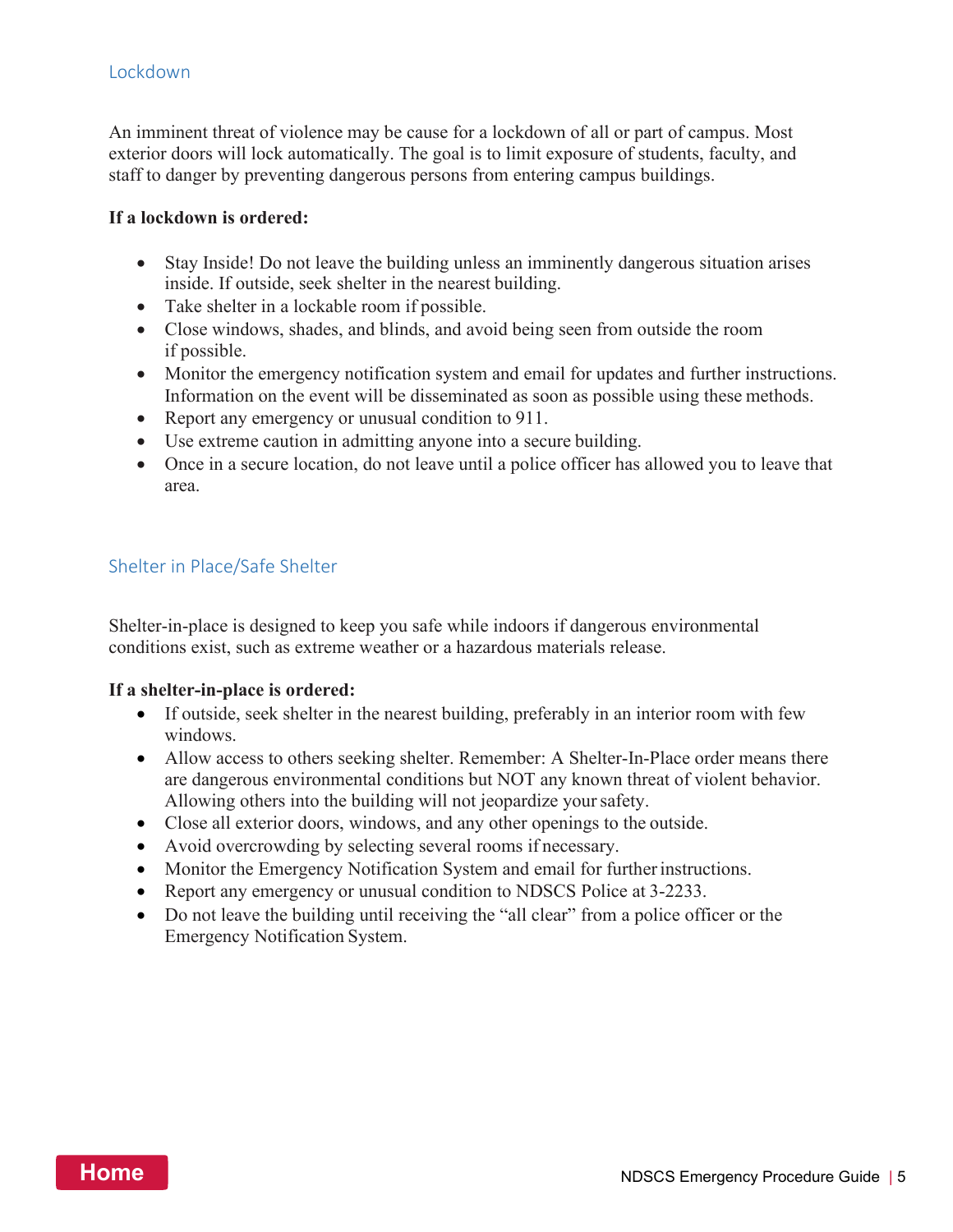#### Winter Storm

The President or designee will review conditions with NDSCS Police and other local law enforcement. The President or designee will act on the following conditions:

- **Closure** means the college has closed all offices, classes, and activities. Designated Emergency Personnel will report for work. Closure will be announced over ENS (emergency notification system), designated radio, TV stations and newspaper internet site.
- **Cancellation -** means regular classes and night classes are canceled due to inclement weather conditions, however offices will be open & employees will report for work. Cancellation will be announced over ENS (emergency notification system), designated radio, TV stations and newspaper internetsite.
- When the campus is under winter storm emergency conditions employees and students will be notified by our emergency notification system along with local radio and television stations.

#### Tornado/Severe Weather

A "*Tornado Watch*" means that tornadoes could potentially develop. A "*Tornado Warning*" means a tornado has been sighted. If you see a tornado, report it immediately by calling 911, and seek shelter or safety:

- Monitor local TV and radio stations for severe weather updates.
- Be prepared to take shelter on the lowest level of your building or residential hall if a tornado warning is issued.
- Do not pull the fire alarm to alert others of a tornadowarning.
- Stay away from windows and exterior doors.
- Move to an interior hallway for shelter.
- Wait for an all-clear notification prior to returning to your work area, classroom, or living area.
- If out in the open:
	- Cars -do not wait out the storm in a car; cars are not safe intornadoes
	- Move away from the path of the tornado at a right-angle direction
	- Lie flat in the nearest depression, ditch, or ravine if there is no time to escape